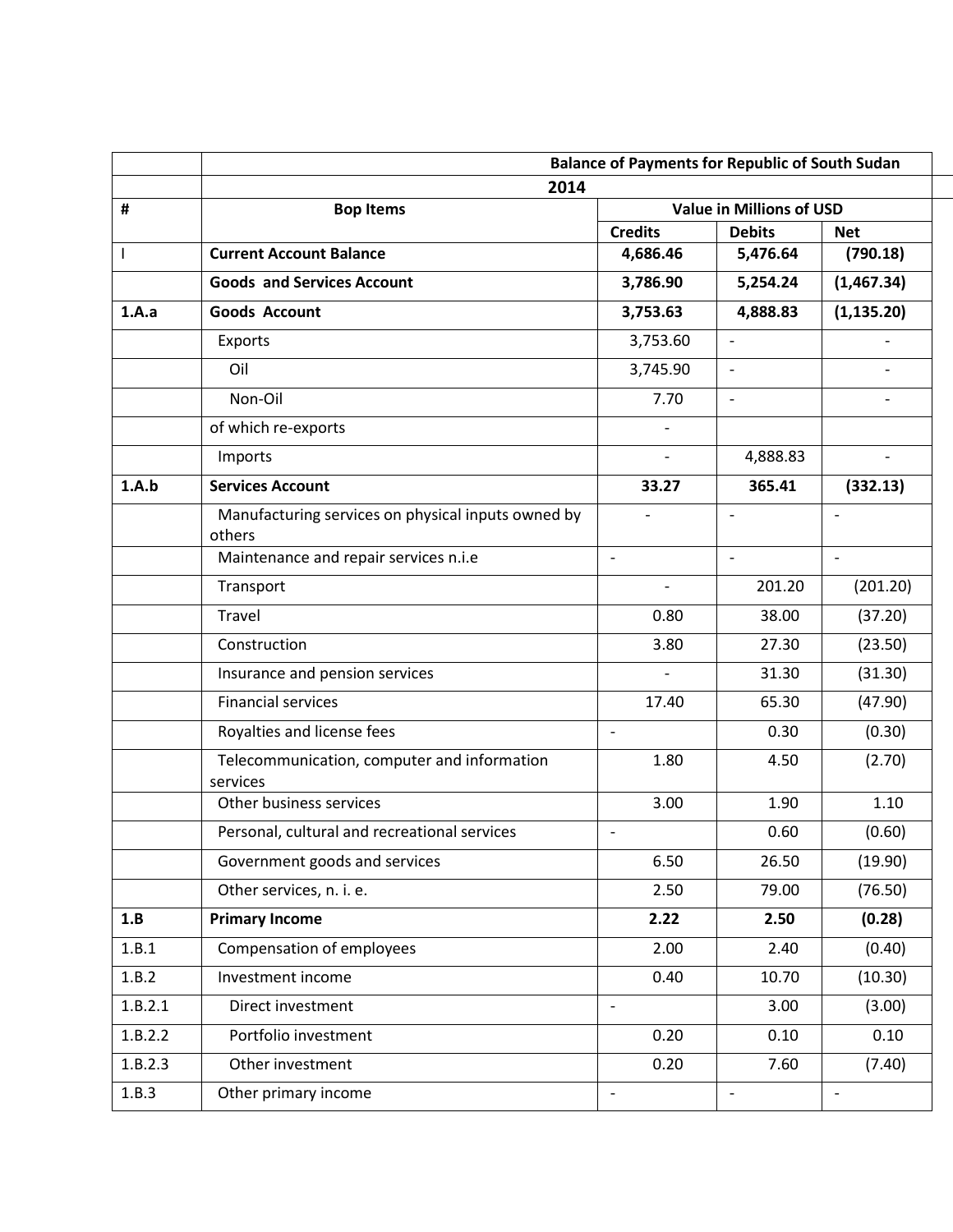| 1.C     | <b>Secondary Income</b>                    | 897.34                   | 219.90                   | 677.44                       |
|---------|--------------------------------------------|--------------------------|--------------------------|------------------------------|
| 1.C.1   | General government                         | 713.00                   | 1,145.90                 | (432.80)                     |
| 1.C.2   | Other sectors                              | 184.30                   | 121.50                   | 62.80                        |
|         | of which workers' remittances              | 74.70                    | 116.20                   | (41.60)                      |
| 2.0     | <b>CAPITAL ACCOUNT</b>                     | 224.50                   | 4.20                     | 220.30                       |
| 2.1     | Gross acquisitions/disposals on NPNFA      |                          | $\overline{\phantom{a}}$ | $\overline{\phantom{0}}$     |
| 2.2     | Capital transfers                          | 224.50                   | 4.20                     | 220.30                       |
| 2.2.1   | General government                         | 224.50                   | $\overline{\phantom{a}}$ | 224.50                       |
| 2.2.2   | Other sectors                              | $\overline{\phantom{a}}$ | 4.20                     | (4.20)                       |
|         | <b>Current and Capital Account Balance</b> | $\overline{\phantom{a}}$ | $\overline{\phantom{0}}$ | (569.92)                     |
| 3.0     | <b>FINANCIAL ACCOUNT</b>                   |                          |                          | 1.72                         |
| 3.1     | <b>Direct Investment</b>                   | (1.04)                   | 1.00                     | (1.70)                       |
| 3.1.1   | Equity and investment fund shares          | (0.70)                   | 1.00                     | (1.70)                       |
| 3.1.2   | Debt instruments                           | $\blacksquare$           | $\overline{\phantom{a}}$ | $\blacksquare$               |
| 3.2     | <b>Portfolio Investment</b>                |                          | $\overline{\phantom{a}}$ |                              |
| 3.2.1   | Equity and investment fund shares          |                          | $\overline{a}$           | $\overline{\phantom{0}}$     |
| 3.2.2   | Debt securities                            |                          | $\overline{\phantom{a}}$ |                              |
| 3.3     | <b>Financial Derivatives</b>               |                          | $\blacksquare$           | $\qquad \qquad \blacksquare$ |
| 3.4     | <b>Other Investment</b>                    | (133.86)                 | 262.10                   | (1,032.70)                   |
| 3.4.1   | Other equity                               | $\overline{\phantom{m}}$ | $\overline{\phantom{a}}$ | $\qquad \qquad \blacksquare$ |
| 3.4.2   | <b>Currency and deposits</b>               | (808.30)                 | 262.40                   | (1,070.70)                   |
| 3.4.2.1 | Monetary authorities                       | (0.10)                   | $\overline{\phantom{a}}$ | (0.10)                       |
|         | short-term                                 | $\blacksquare$           | $\overline{\phantom{a}}$ | $\bar{\phantom{a}}$          |
|         | long-term                                  | (0.10)                   | $\blacksquare$           | (0.10)                       |
| 3.4.2.2 | Deposit-taking corporations (except BSS)   | 193.10                   | 262.40                   | (69.30)                      |
|         | short-term                                 |                          | $\overline{\phantom{0}}$ | $\qquad \qquad \blacksquare$ |
|         | long-term                                  |                          | $\overline{a}$           |                              |
| 3.4.2.3 | General government                         |                          | $\overline{\phantom{0}}$ | $\overline{\phantom{a}}$     |
|         | short-term                                 |                          | $\qquad \qquad -$        |                              |
|         | long-term                                  | $\overline{\phantom{a}}$ | $\blacksquare$           | $\blacksquare$               |
| 3.4.2.4 | Other sectors                              | (1,001.30)               | $\overline{\phantom{a}}$ | (1,001.30)                   |
|         | short-term                                 | (1,001.30)               | $\overline{\phantom{a}}$ | (1,001.30)                   |
|         | long-term                                  |                          | $\overline{\phantom{a}}$ |                              |
| 3.4.3   | Loans                                      | 37.60                    | (0.40)                   | 38.00                        |